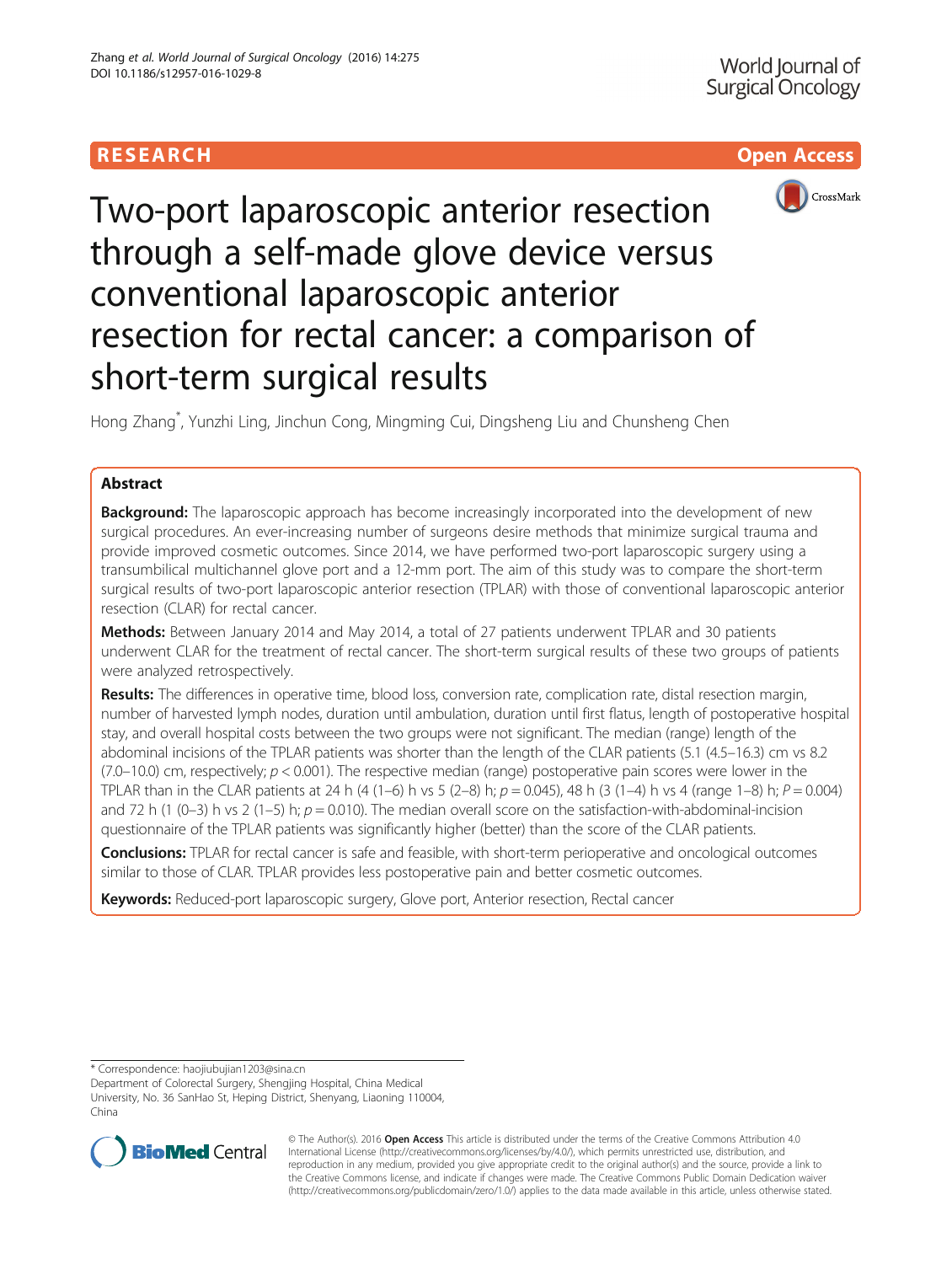# Background

Laparoscopic surgery is widely used for surgical procedures. Procedures using the laparoscopic approach have even become the standard for many abdominal operations, because of the benefits of reduced blood loss, faster postoperative recovery, shorter hospital stay, reduced postoperative pain, and improved cosmetic outcomes compared with open surgery [\[1](#page-7-0)–[5](#page-7-0)].

Colorectal cancer is a common malignant tumor, and surgical resection remains the primary method of treatment. Ongoing improvements in laparoscopic techniques have led to the increasing use of laparoscopic surgery for the treatment of colorectal cancer. Many studies have confirmed that laparoscopic surgery provides oncological outcomes comparable to those of open surgery [[6](#page-7-0)–[8](#page-7-0)].

Conventional laparoscopic colorectal surgery is usually performed with five ports. In the pursuit of minimal invasiveness, colorectal surgeons modified the five-port procedure by developing reduced-port laparoscopic surgery (RPLS) and single-incision laparoscopic surgery (SILS). However, SILS can be challenging to perform, requiring specially designed instruments and having a long learning curve. RPLS is a compromise and appears to be suitable for a variety of applications. In addition, SILS and RPLS usually employ a transumbilical incision for the placement of a specific multichannel device for the insertion of instruments and the laparoscope. Most commercially available multichannel devices are expensive. Here, we introduce a simple, inexpensive, and easily available self-made device that consists of a wound retractor and a surgical glove.

The aim of this study was to compare the short-term surgical results of two-port laparoscopic anterior resection (TPLAR) performed via a transumbilical multichannel glove port and a 12-mm port vs conventional laparoscopic anterior resection (CLAR) for rectal cancer.

#### Methods

#### Study design and patients

This was a retrospective study of patients with rectal cancer who were treated at the Department of Colorectal Surgery of the Shengjing Hospital of China Medical University. Between January 2014 and May 2014, a total of 73 patients underwent surgery for rectal cancer. Patients who had nonmetastatic rectal cancer and required anterior resection were included. The exclusion criteria included the following: (1) preoperative magnetic resonance imaging (MRI) showing a tumor of >4 cm in diameter, evidence of local invasion, or  $T_4$  cancer; (2) American Society of Anesthesiologists (ASA) classes IV and V; (3) anticipated need of intensive care; (4) history of previous major abdominal surgery; (5) computed tomography (CT) or MRI evidence of tumor infiltration of adjacent organs. A total of 57 patients fulfilled the criteria. Of them, 27 patients underwent TPLAR via a 12-mm port and a transumbilical multichannel port constructed from a wound retractor and a surgical glove. They were matched by age, gender, body mass index (BMI), ASA class, history of abdominal surgery, tumor location, and preoperative TNM stage with 30 patients who underwent CLAR.

All patients underwent a preoperative diagnostic workup that included digital rectal examination, complete colonoscopy, serum carcinoembryonic antigen level, and tumor staging (by contrast-enhanced abdominal CT and pelvic MRI with intravenous contrast) [\[9](#page-7-0)]. During colonoscopy, tumor samples were obtained from each patient for histopathological examination. None of the patients received neoadjuvant chemoradiation therapy. Written informed consent was obtained from each patient prior to surgery, and the study was approved by the ethics committee of Shengjing Hospital of China Medical University.

#### Surgical technique

All the procedures were performed by the same experienced surgical team. Under general anesthesia, all patients were placed in the modified lithotomy position. For TPLAR, a 3–5-cm transumbilical incision was made, and a self-made transumbilical multichannel device that was constructed from a wound retractor (Yunlong Medical Instrument; Wuxi Yunlong Medical Instrument Co., Ltd., Wuxi, China) and a surgical glove (Fig. [1a\)](#page-2-0) was inserted into the transumbilical incision. Two 5-mm trocars (Tyco Healthcare Group LP, Norwalk, CT, USA) and a 12-mm trocar (Versaport™ PlusV2 bladed trocars; Covidien PLC, Mansfield, MA, USA) were then inserted into the little finger, thumb, and middle finger, respectively, of the glove. An additional 12-mm trocar was placed in an incision at McBurney's point. A rigid 30°, 10-mm laparoscope was inserted into the 12-mm trocar at the transumbilical port (Fig. [1b](#page-2-0)). The operation was performed using conventional laparoscopic instruments. An ultrasonic scalpel (Ethicon Endo-Surgery, LLC; Guaynabo, Puerto Rico, USA) was used for dissection, and the medial-to-lateral approach was used for dissecting the right sigmoid mesentery. The inferior mesenteric vessels were skeletonized, and high ligation was performed by Hem-o-lok clips (Teleflex Medical; Research Triangle Park, NC, USA) at the root of each vessel. All patients underwent a procedure based on the principle of total mesorectal excision. An endoscopic linear stapler (Endo GIA™ Ultra Universal Stapler with Purple Medium/Thick Cartridges; Covidien PLC, Mansfield, MA, USA) was inserted into the pelvic cavity through the additional port, and the rectum was then transected approximately 3 cm from the lower margin of the tumor by the endoscopic linear stapler. The specimen was extracted via the transumbilical incision. After insertion of the anvil, the anastomosis was performed by an EEA circular stapler (Premium Plus CEEA™; Covidien PLC, Mansfield, MA, USA). After the procedure, a drain was placed through the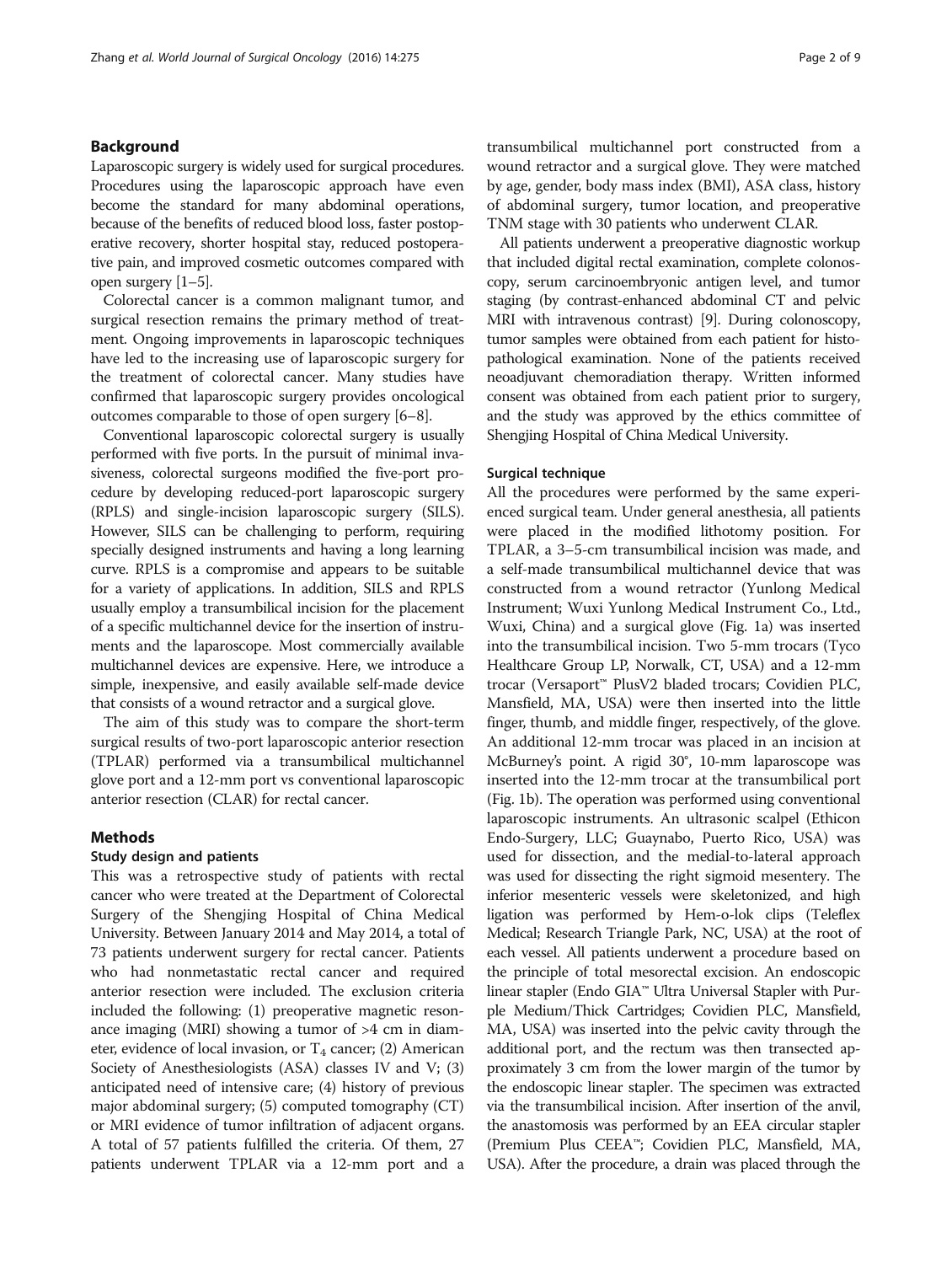<span id="page-2-0"></span>

incision at McBurney's point, and the transumbilical incision was closed (Fig. 1c). The lengths of the transumbilical incision and the incision at McBurney's point were measured. Fig. 1d shows a photograph of a representative specimen.

For CLAR, the procedures were performed via five ports, and most procedures were similar to those used for TPLAR; however, the specimen was extracted through an enlarged umbilical incision.

#### Postoperative care

All patients were treated by the same standardized protocol after surgery. Each patient was allowed to drink 50 mL of water per day from the first day after surgery until passage of flatus and then was allowed unlimited oral intake of fluids. The patient was allowed a solid diet after the passage of feces. Each patient chewed gum three times daily from the morning of postoperative day 1 until the first passage of stool. Patients were given postoperative intravenous antibiotics for 3–5 days. We encouraged early ambulation and moderate activity. Postoperative analgesia consisted of intravenous parecoxib sodium 40 mg every 12 h for 3 days.

#### Satisfaction-with-abdominal-incision questionnaire

Satisfaction-with-abdominal-incision questionnaire (SAIQ) is a five-item questionnaire that is used to assess the patient's satisfaction with the abdominal incisions (Table 1). These items included position, length, esthetics, healing, and pain at the incision site. A possible score for each item ranged from "1" for "not at all" to "4" for "very much." The scores were summed for a total overall score ranging from 5–20. A higher score represented a higher degree of satisfaction with the abdominal incisions. The scores of each individual item were compared between the TPLAR and CLAR patients.

# Data collection

The following types of data were analyzed: patient and tumor characteristics, procedural details and perioperative data, postoperative pain score, length of postoperative hospital stay, and SAIQ scores. Postoperative pain was measured using a visual analogue scale (VAS) at 12, 24, 48, 72, 96, and 120 h after surgery. Postoperative complications included bleeding, anastomotic leakage, wound infection, intraabdominal abscess, ileus, and urinary retention. All patients were asked to complete the SAIQ, which

|  |  |  |  |  |  | <b>Table 1</b> Satisfaction-with-abdominal-incision questionnaire |
|--|--|--|--|--|--|-------------------------------------------------------------------|
|--|--|--|--|--|--|-------------------------------------------------------------------|

| Table T Satisfaction-with-abdominal-incision questionnaire                    |                      |               |                |              |
|-------------------------------------------------------------------------------|----------------------|---------------|----------------|--------------|
|                                                                               | <b>Not</b><br>at all | A<br>little   | Ouite<br>a bit | Very<br>much |
| 1. Are you satisfied with the position<br>of the abdominal incisions          |                      | $\mathcal{P}$ | Β              | 4            |
| 2. Are you satisfied with the length<br>of the abdominal incisions            |                      | 2             | 3              | 4            |
| 3. Are you satisfied with the esthetics<br>of the abdominal incisions         |                      | 2             | 3              | 4            |
| 4. Are you satisfied with the healing<br>of the abdominal incisions           |                      | $\mathcal{L}$ | 3              | 4            |
| 5. Are you satisfied with the pain<br>associated with the abdominal incisions |                      | $\mathcal{L}$ | 3              | 4            |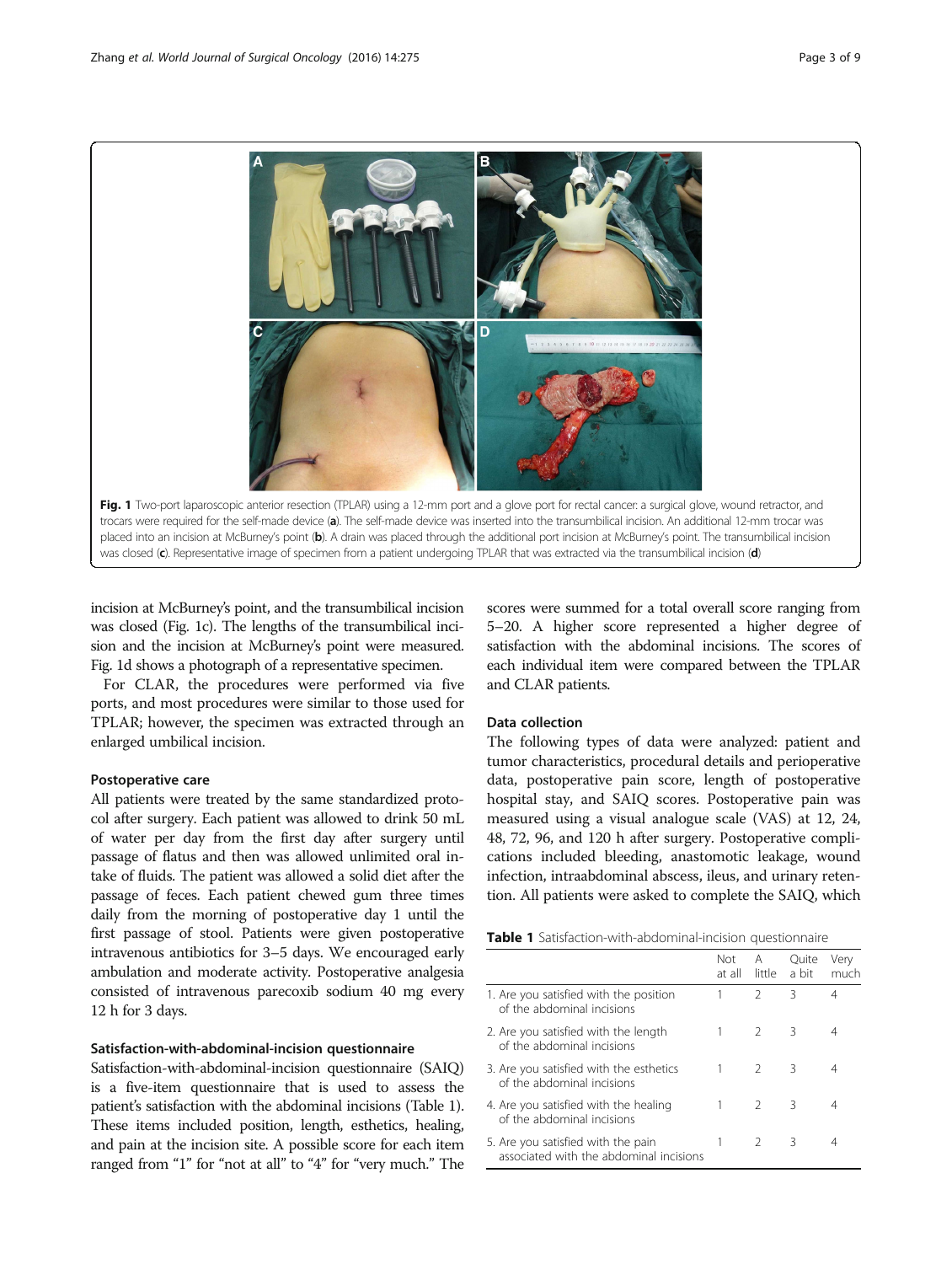was administered by a nurse, 1 day before or the day of discharge from the hospital. The overall direct medical costs were calculated for each patient group. The patients were followed by the outpatient department at 1-month intervals for the first 3 months after discharge from the hospital and at 3-month intervals thereafter for longer than 1 year. We contacted some patients by phone to confirm the validity of the follow-up data.

#### Statistical analysis

Results are expressed as median (range) or rates (%). Continuous variables were analyzed using the Mann-Whitney U test. Discrete variables were compared by the chi-square test or Fisher exact test. All statistical calculations were performed using SPSS software, version 19.0 (SPSS Inc., Chicago, IL, USA). A  $p$  value ≤0.05 was considered statistically significant.

# Results

# Patient and tumor characteristics

Fifty-seven patients with primary rectal cancer, who underwent anterior resection between January 2014 and May 2014, were enrolled in our study (27 TPLAR and 30 CLAR patients). Patient and tumor characteristics are presented in Table 2. The differences in age, gender, BMI, ASA class, history of previous abdominal operation, tumor distance from anal verge, and preoperative TNM stage between the

#### Table 2 Patient and tumor characteristics

|                                                        | TPLAR $(n=27)$ | CLAR $(n = 30)$                   | p value |
|--------------------------------------------------------|----------------|-----------------------------------|---------|
| Age (years), median (range)                            | $60(43 - 71)$  | 61 (49–72)                        | 0.517   |
| Gender                                                 |                |                                   | 0.462   |
| Male, n (%)                                            | 17 (63.0)      | 16(53.3)                          |         |
| Female, n (%)                                          | 10 (37.0)      | 14 (46.7)                         |         |
| BMI (kg/m <sup>2</sup> ), median (range)               |                | 24.2 (18.6–33.2) 24.7 (17.2–29.7) | 0.911   |
| ASA class                                              |                |                                   | 0.930   |
| ASA 1. n (%)                                           | 6(22.2)        | 7(23.3)                           |         |
| ASA 2, n (%)                                           | 16 (59.3)      | 19 (63.3)                         |         |
| ASA 3, n (%)                                           | 5(18.5)        | 4(13.4)                           |         |
| Previous abdominal<br>operation $n$ (%)                | 3(11.1)        | 5(16.7)                           | 0.709   |
| Tumor distance from anal<br>verge (cm), median (range) | $8(5-12)$      | $7(5-12)$                         | 0.538   |
| Preoperative TNM stage                                 |                |                                   | 0.665   |
| 1, n (%)                                               | 3(11.1)        | 2(6.7)                            |         |
| II, n (%)                                              | 11 (40.7)      | 10(33.3)                          |         |
| III, $n$ (%)                                           | 13 (48.2)      | 18 (60.0)                         |         |

TPLAR two-port laparoscopic anterior resection, CLAR conventional laparoscopic anterior resection, BMI body mass index, ASA class American Society of Anesthesiologists class

two patient groups were not statistically significant  $(p > 0.05$  for all comparisons).

#### Procedural details and perioperative outcomes

Procedural details and perioperative outcomes are provided in Table 3. The respective median (range) operative times were longer in the TPLAR group than the CLAR group (120 (100–160) min vs 115 (80–140) min), but the difference was not statistically significant ( $p = 0.099$ ). The difference in median volumes of blood lost was not statistically significant ( $p = 0.084$ ). One TPLAR patient was converted to open surgery because of abdominal adhesions, and no patients were converted to conventional

|                                                                 | TPLAR $(n=27)$  | CLAR $(n = 30)$                   | $p$ value |
|-----------------------------------------------------------------|-----------------|-----------------------------------|-----------|
| Duration of procedure<br>(min), median (range)                  | 120 (100-160)   | 115 (80-140)                      | 0.099     |
| Blood loss (mL),<br>median (range)                              | $30(10-60)$     | 40 (10-70)                        | 0.084     |
| Conversion to open<br>surgery, n (%)                            | 1(3.7)          | 0(0.0)                            | 0.474     |
| Intraoperative<br>complication, n (%)                           | 0(0.0)          | 0(0.0)                            |           |
| Length of abdominal<br>incision (cm),<br>median (range)         | $5.1(4.5-16.3)$ | $8.2$ (7.0-10.0)                  | < 0.001   |
| Distal resection<br>margin (cm),<br>median (range)              | $2(1.7-2.3)$    | $2(1.6-2.5)$                      | 0.993     |
| No. of harvested<br>lymph nodes,<br>median (range)              | $15(11-19)$     | $16(11-23)$                       | 0.086     |
| Postoperative<br>TNM stage                                      |                 |                                   | 0.488     |
| 1, n (%)                                                        | 2(7.4)          | 1(3.3)                            |           |
| II, n (%)                                                       | 11(40.7)        | 9(30.0)                           |           |
| III, $n$ (%)                                                    | 14 (51.9)       | 20 (66.7)                         |           |
| Reoperation, n (%)                                              | 0(0.0)          | 0(0.0)                            |           |
| Postoperative<br>complication, n (%)                            | 1(3.7)          | 3(10.0)                           | 0.613     |
| Duration until<br>ambulation (h),<br>median (range)             | $18(15-22)$     | 17 (10-26)                        | 0.261     |
| Duration until first<br>flatus (h), median<br>(range)           | 51 (39-63)      | 52.5 (42-240)                     | 0.243     |
| Length of postoperative<br>hospital stay (d),<br>median (range) | $9(7-13)$       | $8(7-21)$                         | 0.060     |
| Overall hospital<br>$costs(5)$ ,<br>median (range)              |                 | 6366 (5892-7465) 6711 (5983-7679) | 0.676     |
| Readmission, n (%)                                              | 0(0.0)          | 0(0.0)                            |           |

TPLAR two-port laparoscopic anterior resection, CLAR conventional laparoscopic anterior resection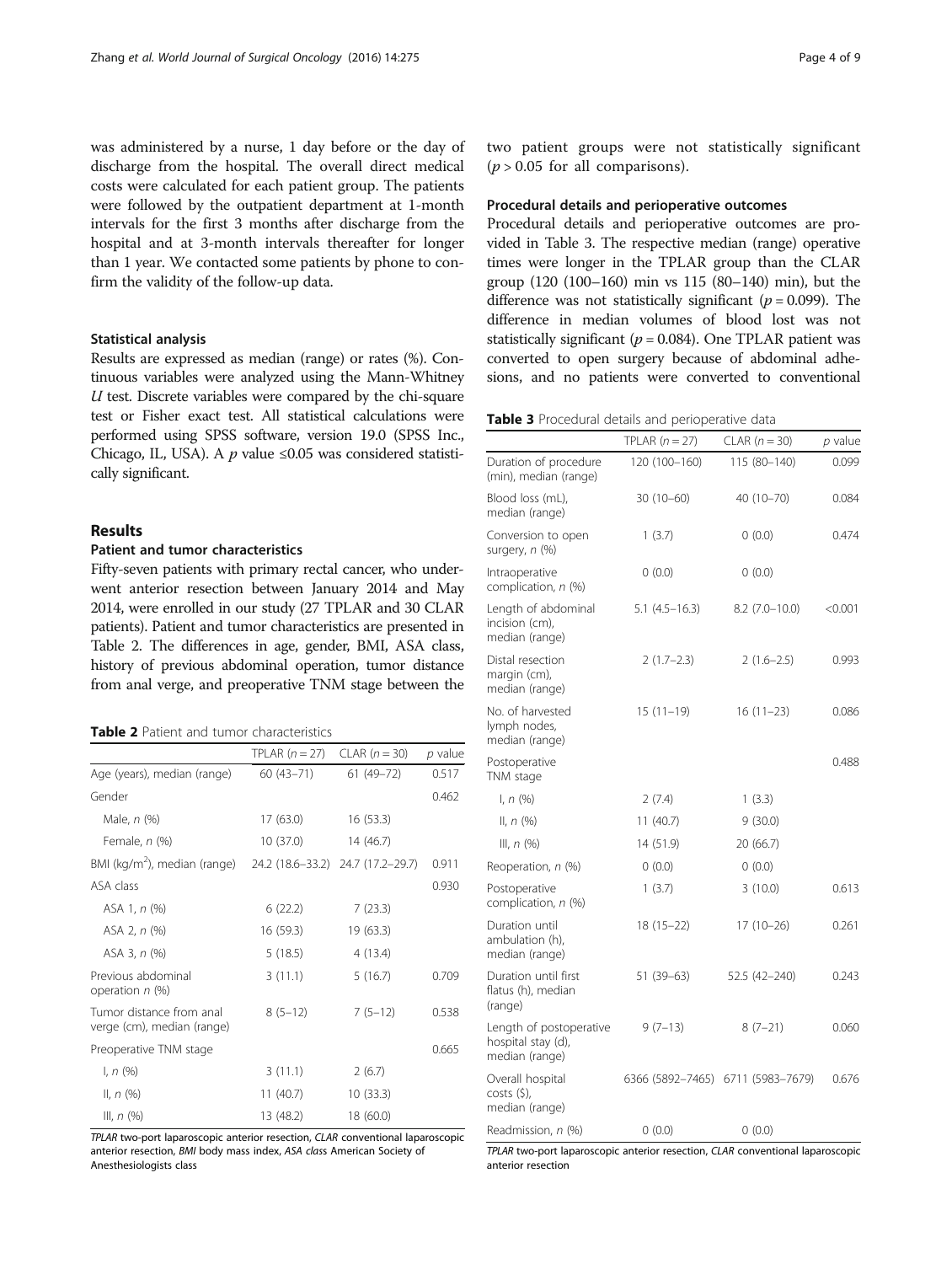laparoscopic surgery. No CLAR patients were converted to open surgery. The difference in rates of open surgical conversion was not statistically significant ( $p = 0.474$ ). No intraoperative complications occurred during any of the procedures. All of the abdominal incisions, including transumbilical incision, trocar sites, enlarged umbilical incision, and open surgical incision were measured. The median length of the abdominal incision was statistically significantly shorter in the TPLAR group than in the CLAR group  $(5.1 \ (4.5-16.3) \ cm \ vs \ 8.2 \ (7.0-10.0) \ cm; \ p < 0.001)$ . The differences in the median width of the distal resection margins ( $p = 0.993$ ), median number of harvested lymph nodes ( $p = 0.086$ ), and the percentages of patients with each TNM stage ( $p = 0.488$ ) were not statistically significant. The overall postoperative complication rate was 3.7 % in the TPLAR group and 10 % in the CLAR group  $(p = 0.613)$ . One TPLAR patient developed postoperative urinary retention, and three CLAR patients developed postoperative complications (ileus  $(n = 1)$ , urinary tract infection  $(n = 1)$ , and urinary retention  $(n = 1)$ ). None of the patients with complications underwent additional surgery for their postoperative complication. The differences in median duration until ambulation ( $p = 0.261$ ), duration until first flatus ( $p = 0.243$ ), length of postoperative hospital stay ( $p = 0.060$ ), and overall hospital costs  $(p = 0.676)$  between the two groups of patients were not statistically significant. None of the patients in either group was rehospitalized during the first 30 postoperative days. In addition, none of the patients developed hernia at the trocar sites, metastasis to the incisions, or local recurrences. None of the patients died during the follow-up period.

#### Postoperative pain scores

The postoperative pain scores of both TPLAR and CLAR patients dropped rapidly (Fig. 2). Table [4](#page-5-0) summarizes the postoperative pain scores of the two patient groups. The respective median (range) postoperative pain scores of the TPLAR patients were statistically significantly lower (less pain) than those of the CLAR patients at 24 h (4 (1–6) h vs 5 (2–8) h;  $p = 0.045$ , 48 h (3 (1–4) vs 4 (1-8) h;  $p = 0.004$ ), and 72 h (1 (0–3) h vs 2 (1-5);  $p = 0.010$ ). The differences in postoperative pain scores were not statistically significant at 12, 96, and 120 h.

#### Satisfaction-with-abdominal-incision questionnaire

The outcomes of the SAIQ are detailed in Table [5](#page-5-0). The overall satisfaction with abdominal incisions was greater among the TPLAR patients than among the CLAR patients  $(p = 0.001)$ . The differences between patient groups in the median scores for length ( $p = 0.017$ ), esthetics ( $p = 0.030$ ), and pain ( $p = 0.003$ ) were statistically significant. However, the differences in the median scores for position and healing of incisions were not significant (Fig. [3\)](#page-6-0).

#### **Discussion**

Laparoscopic surgery for rectal cancer has been performed worldwide. The COLOR II trial reported that laparoscopic surgery provided rates of locoregional recurrence and disease-free and overall survival similar to those of open surgery [[6](#page-7-0)]. The procedures used in conventional laparoscopic rectal cancer surgery are usually performed through five ports. Such multiport laparoscopic surgeries may lead to worse cosmetic outcomes and increased rates of trocarrelated complications, including hernias, wound infection,

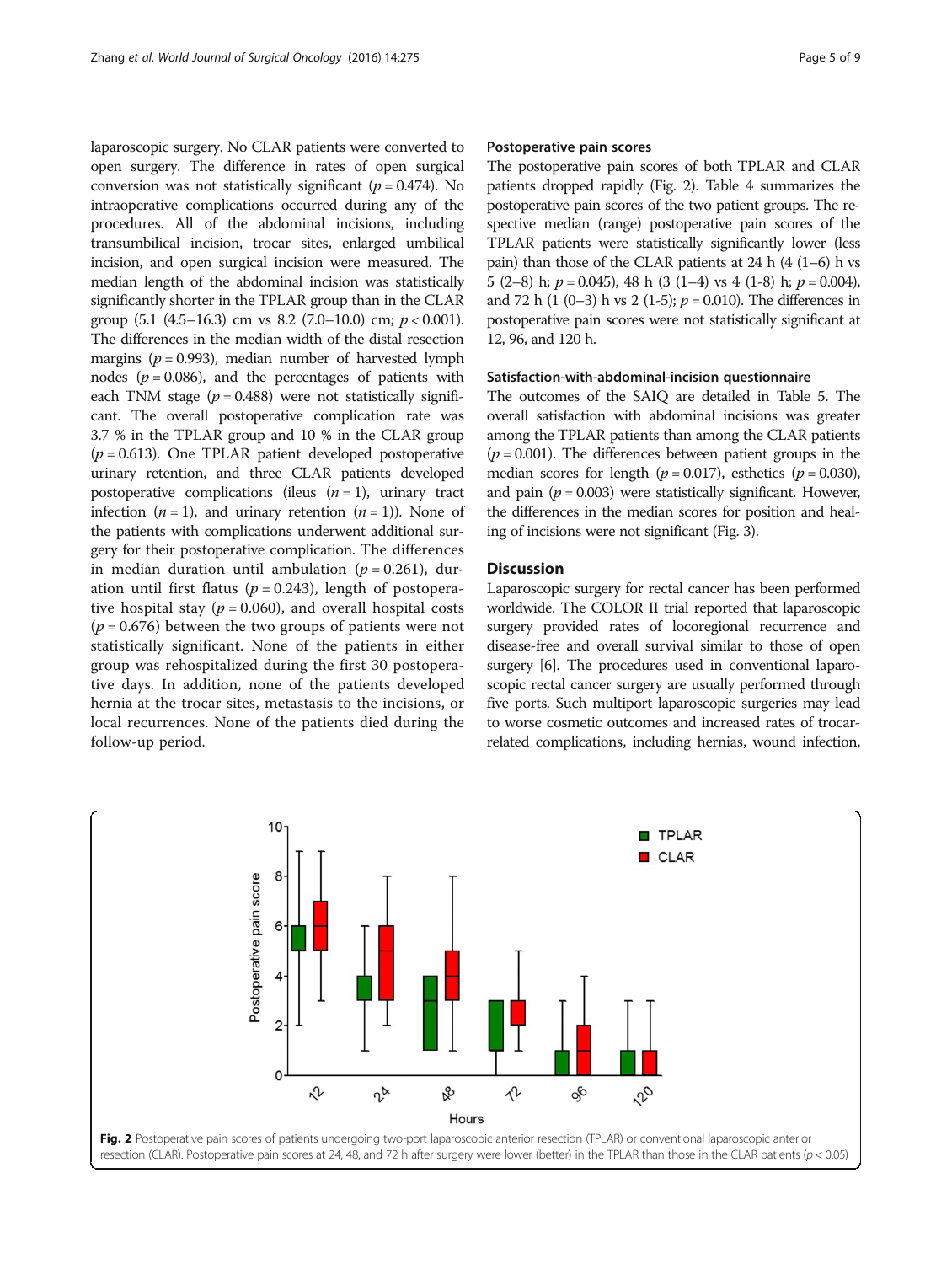<span id="page-5-0"></span>Table 4 Postoperative pain score

|                       | TPLAR $(n = 27)$ | CLAR $(n = 30)$ | p value |
|-----------------------|------------------|-----------------|---------|
| 12 h, median (range)  | $5(2-9)$         | $6(3-9)$        | 0.067   |
| 24 h, median (range)  | $4(1-6)$         | $5(2-8)$        | 0.045   |
| 48 h, median (range)  | $3(1-4)$         | $4(1-8)$        | 0.004   |
| 72 h, median (range)  | $1(0-3)$         | $2(1-5)$        | 0.010   |
| 96 h, median (range)  | $0(0-3)$         | 1 (0–4)         | 0.091   |
| 120 h, median (range) | $0(0-3)$         | $0(0-3)$        | 0.182   |

TPLAR two-port laparoscopic anterior resection, CLAR conventional laparoscopic anterior resection

and cancer recurrence at the sites of the ports. Therefore, some less invasive laparoscopic surgical techniques have been introduced. SILS has been reported to lead to greatly decreased wound pain, improved cosmesis, decreased length of hospital stay, and reduced rate of postoperative complications [\[10](#page-7-0)–[12\]](#page-7-0). However, because of the shortcomings of SILS, including cross-hand phenomenon and limited triangulation of the scope and tissue, performing dissection and exposure of colorectal tissue is difficult. The operating surgeon usually has a prolonged learning curve for this technique [[13](#page-7-0), [14](#page-7-0)]. In addition, the study by Lim et al. found that the operative time was significantly longer for SILS than for multiport laparoscopic surgery [[15](#page-7-0)]. The widespread adoption of SILS for colorectal cancer is not probable. Therefore, a laparoscopic procedure that combines a single incision with an additional port might be an acceptable compromise that leads to a decreased learning curve while still providing improved cosmetic outcomes over conventional laparoscopic surgery.

Several authors have reported that RPLS for colorectal cancer is feasible and safe [[16](#page-7-0)–[20](#page-7-0)]. In general, their studies found that operative results for RPLS and CLAR were similar, including blood loss, conversion rate, number of harvested lymph nodes, size of the distal resection margin, complication rates, and duration of

Table 5 SAIO outcomes

|                                             | TPLAR $(n = 27)$ | CLAR $(n = 30)$ | p value |
|---------------------------------------------|------------------|-----------------|---------|
| Position of incisions,<br>median (range)    | $4(2-4)$         | $4(2-4)$        | 0.171   |
| Length of incisions,<br>median (range)      | $4(3-4)$         | $4(2-4)$        | 0.017   |
| Esthetics of incisions.<br>median (range)   | $4(2-4)$         | $4(2-4)$        | 0.030   |
| Healing of incisions,<br>median (range)     | $4(3-4)$         | $4(3-4)$        | 0.595   |
| Pain at incisions,<br>median (range)        | $4(1-4)$         | $3(1-4)$        | 0.003   |
| Overall satisfaction<br>(sum of all scores) | 19 (12–20)       | $17(13-20)$     | 0.001   |

SAIQ satisfaction-with-abdominal-incision questionnaire, TPLAR two-port laparoscopic anterior resection, CLAR conventional laparoscopic anterior resection

hospital stay. The surgical procedures performed via RPLS may be more difficult to perform than with conventional laparoscopic surgery, but only one study reported RPLS was significantly more time consuming [\[17\]](#page-7-0).

In some of the previous studies, most of the surgeons made a transumbilical incision for the placement of a commercially available multichannel system, and then an additional 5- or 12-mm trocar was placed in an incision in the right lower quadrant [\[16](#page-7-0)–[18\]](#page-7-0). However, these commercially available devices may lead to increased costs. We used a two-port technique that consisted of a transumbilical multichannel port, which was created from a wound retractor and a surgical glove, plus an additional port for a 12-mm trocar. Our self-made multichannel device might lead to somewhat reduced costs. In addition, our device also provided some other advantages. We inserted trocars into the fingers of the glove, which allowed a wider range of movement for our instruments than the movement allowed by commercially available devices. Our self-made multichannel device also allows the addition of one to two instruments at any time, if needed; and the wound retractor incorporated into the device can be rolled optionally to accommodate different sizes of patients and can help prevent infections and metastasis at the site of the transumbilical incision associated with extraction of the specimen. A potential disadvantage of this self-made device might be leakage of gas, but it rarely happens and can be easily resolved during surgery. We are not the first surgeons to use this laparoscopic glove-port technique. Reports published in the field of minimally invasive surgery include those on glove-port splenectomy, appendectomy, adrenalectomy, cholecystectomy, hysterectomy, and gastric wedge resection [[21](#page-8-0)–[26](#page-8-0)].

A total of 27 patients underwent TPLAR for rectal cancer in our hospital at the time of this report. We evaluated and compared the short-term surgical results of the patients undergoing TPLAR with the results of 30 patients who underwent CLAR for rectal cancer. The operative outcomes, including operative time, blood loss, conversion rate, complication rate, and postoperative recovery were similar between the two patient groups. The oncological adequacy of TPLAR was a concern. However, in our study, the differences in sizes of distal resection margin and number of harvested lymph nodes were not significant. In addition, none of the patients in either group developed local recurrence or died during the follow-up period. Our results demonstrate that TPLAR for rectal cancer can provide satisfactory short-tem oncological outcomes, which were comparable to those reported by Bae et al. [\[16](#page-7-0)].

Our study found that the mean length of abdominal incisions in the TPLAR group was significantly shorter than the mean length in the CLAR group. Lim et al. reported that differences between the lengths of umbilical incisions resulting from umbilical-incision laparoscopic colorectal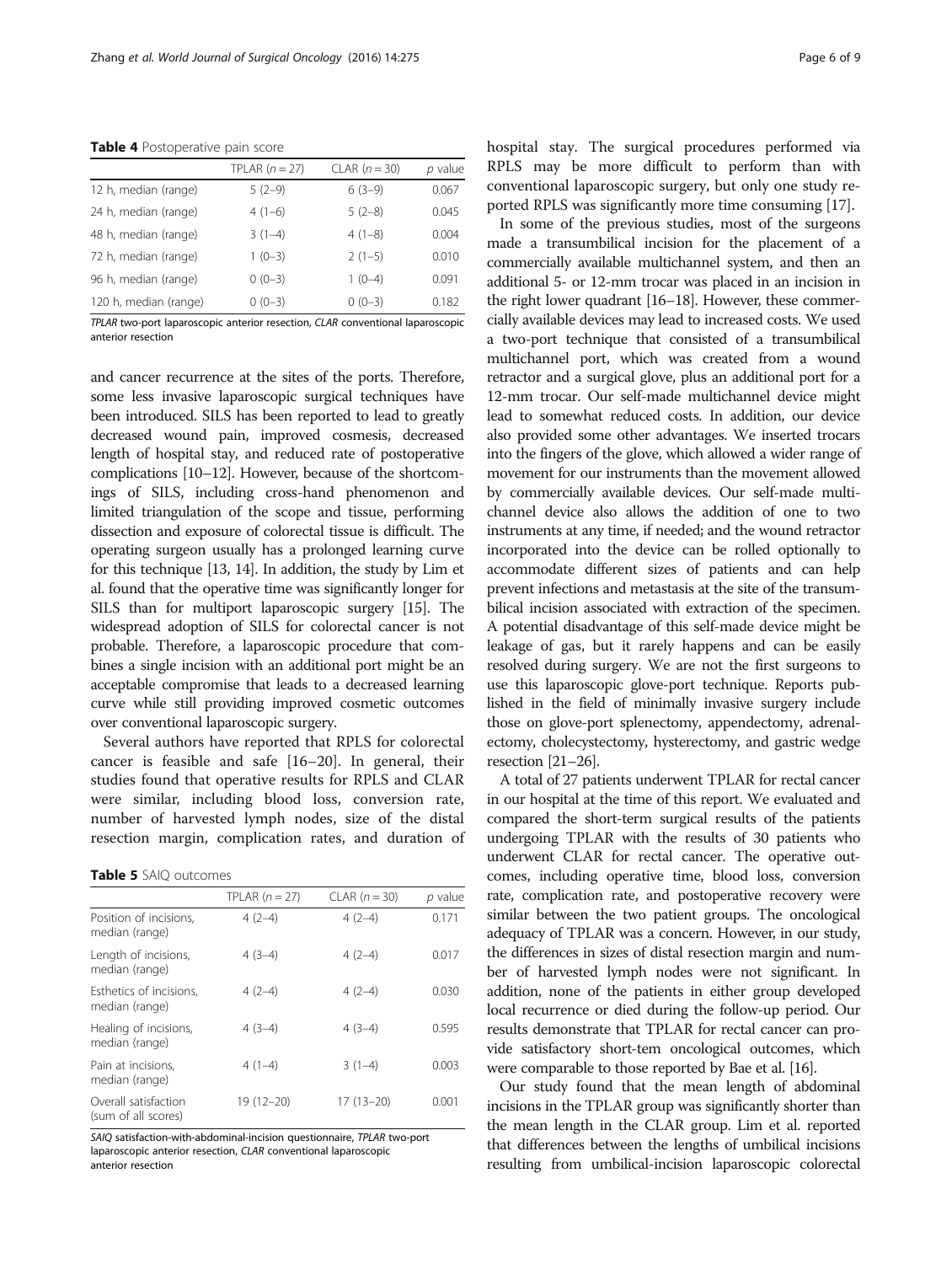<span id="page-6-0"></span>

cancer surgery using a single additional port and from conventional laparoscopic surgery were not significant [\[17](#page-7-0)]. The self-made multichannel device can be placed into a 3– 3.5-cm incision, and the resected specimen is usually extracted through the umbilical incision, which partly determines the length of the umbilical incision. However, CLAR procedures, which are performed through five ports, result in an overall increase in the total length of the incisions.

Three case-matched studies [[10](#page-7-0), [27](#page-8-0), [28](#page-8-0)] and two randomized controlled trials [\[29](#page-8-0), [30\]](#page-8-0) have compared SILS and conventional laparoscopic surgery for colorectal cancer. In general, pain after SILS was less than pain after CLAR. Lim et al. [[17](#page-7-0)] and Kawamata et al. [\[18\]](#page-7-0) reported case-matched studies that compared two-port laparoscopic surgery and conventional laparoscopic surgery for colorectal cancer but did not report the outcomes on postoperative pain. Our study used a VAS to assess postoperative pain at different time points after surgery. The TPLAR patients had less postoperative pain at 24, 48, and 72 h than the CLAR patients. These results suggest that the number of incisions probably affects the degree of postoperative pain, and a lower number of incisions might result in less postoperative pain. Interestingly, the duration of postoperative recovery was similar between the two groups of patients, despite the decreased postoperative pain of the TPLAR patients.

To the best of our knowledge, there have not been any reports on the use of a gold-standard scoring system for evaluating the degree of patient satisfaction with abdominal incisions until now. Arrigoni et al. reported on a quality-of-life questionnaire using a five-point Likert scale that included the determination of patient satisfaction with wound cosmesis [[31\]](#page-8-0). However, this scoring system was only a rough evaluation of cosmetic outcomes. We created a detailed, five-item questionnaire that assessed

patient satisfaction with the position, length, esthetics, healing, and pain of the incisions. Our results showed that patients undergoing either TPLAR or CLAR for rectal cancer assigned high scores for each item, suggesting that both procedures provided abdominal incisions that were highly satisfactory to patients. Moreover, the extent of overall satisfaction and satisfaction with the length, esthetics, and incisional pain was higher in the TPLAR than that in the CLAR patients. The visible length of the umbilical incisions was reduced over the time of wound healing, and the transumbilical incisions were often invisible by week 1 after surgery. Therefore, the scars of the lateral ports became the major factor associated with the degree of patient satisfaction. The multiple postoperative scars resulting from CLAR might account for the decreased satisfaction of CLAR patients.

The placement of a tube into the pelvic cavity after rectal surgery in order to drain potential postoperative blood loss and anastomotic leakage is controversial. Notably, pelvic drainage is not recommended by the Society of Enhanced Recovery After Surgery [[32](#page-8-0)]. However, we routinely place a drainage tube in the pelvic cavity because we think that this practice allows easy monitoring for anastomotic leakage, which is manifested by changes in the appearance of the drainage contents. Although the use of a drainage tube after elective colorectal surgery has not appeared to prevent anastomotic leakage, the tube allows the timely diagnosis and treatment of anastomotic leakage [\[33](#page-8-0)]. Moreover, the drainage tube can be used for irrigation and drainage of rectal anastomotic leakage. With SILS, a drainage tube cannot be placed into the iliac fossa, but it can be placed into the pelvic cavity through the additional port incision used in TPLAR. Therefore, a two-port laparoscopic surgery is considered safer than single-port laparoscopy.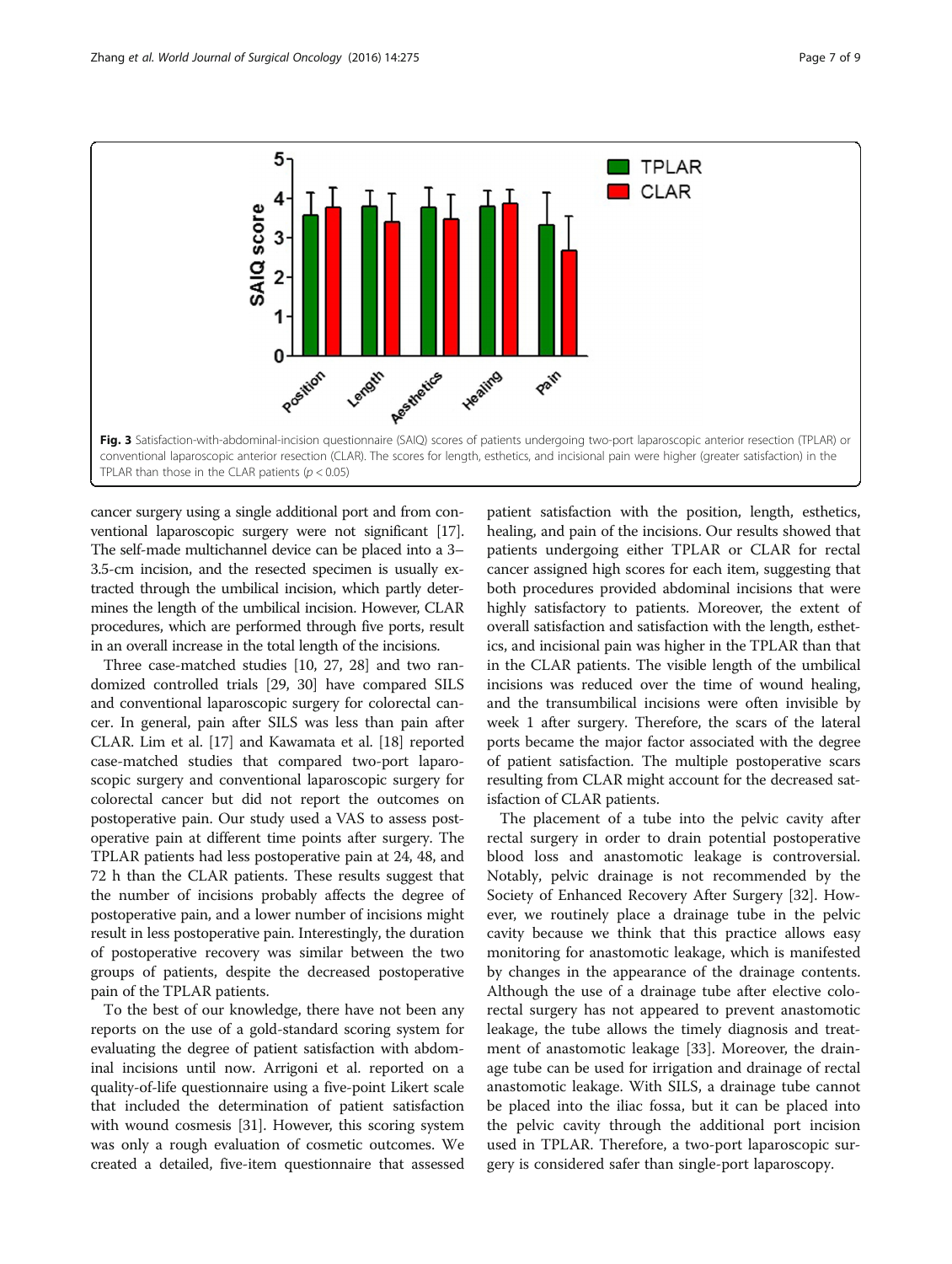<span id="page-7-0"></span>This study has limitations. First, the numbers of patients in the two groups were small. Second, our study had a short follow-up time. We therefore could not evaluate the long-term oncological results and determine the incidence of late complications, such as trocar-site hernia and metastasis to the incisional sites for TPLAR vs CLAR. And third, the colorectal surgeons in this study had performed more than 500 CLARs for rectal cancer before they began using two-port procedures. The difference in proficiency between the two techniques might have led to a small bias.

### Conclusions

In conclusion, two-port laparoscopic technology can overcome some of the shortcomings of conventional laparoscopic surgery and SILS, while also providing some of their benefits. TPLAR for rectal cancer, as performed by expert laparoscopic surgeons, is safe and feasible. The short-term perioperative and oncological outcomes were similar to those of CLAR. TPLAR provides less postoperative pain and better cosmetic outcomes. In addition, our self-made multichannel device is simple, cheap, and easily available, and can reduce costs. However, additional well- designed randomized studies with larger numbers of patients are needed for evaluating the long-term oncological results of our procedure.

#### Abbreviations

ASA: American Society of Anesthesiologists; BMI: Body mass index;

CLAR: Conventional laparoscopic anterior resection; CT: Computed tomography; ICU: Intensive care unit; MRI: Magnetic resonance imaging; RPLS: Reduced-port laparoscopic surgery; SAIQ: Satisfaction-with-abdominal-incision questionnaire; SILS: Single-incision laparoscopic surgery; TPLAR: Two-port laparoscopic anterior resection; VAS: Visual analogue scale

#### Acknowledgements

We thank all our colleagues and authors in the Department of Colorectal Surgery at the Shengjing Hospital of China Medical University.

#### Funding

The study was financially supported by the Natural Science Foundation of Liaoning Province, China (2013021098).

#### Availability of data and materials

Please contact author with requests for data.

#### Authors' contributions

HZ and YZL were involved in drafting the manuscript. JCC and MMC were involved in data acquisition and preparing the figures. DSL and CSC designed this study and revised the manuscript. All authors read and approved the final manuscript.

#### Competing interests

The authors declare that they have no competing interests.

#### Consent for publication

We obtained consent for publication from the patients.

#### Ethics approval and consent to participate

The study was approved by the Ethics Committee of Shengjing Hospital of China Medical University. Written informed consent to participate and to publish data from individual patients was obtained from each study patient according to the "ethics, consent, and permissions."

#### References

- 1. Ohtani H, Tamamori Y, Arimoto Y, Nishiguchi Y, Maeda K, Hirakawa K. Meta-analysis of the results of randomized controlled trials that compared laparoscopic and open surgery for acute appendicitis. J Gastrointest Surg. 2012;16(10):1929–39.
- 2. Cai JQ, Chen K, Mou YP, Pan Y, Xu XW, Zhou YC, Huang CJ. Laparoscopic versus open wedge resection for gastrointestinal stromal tumors of the stomach: a single-center 8-year retrospective cohort study of 156 patients with long-term follow-up. BMC Surg. 2015;15:58.
- 3. Coccolini F, Catena F, Pisano M, Gheza F, Fagiuoli S, Di Saverio S, Leandro G, Montori G, Ceresoli M, Corbella D, Sartelli M, Sugrue M, Ansaloni L. Open versus laparoscopic cholecystectomy in acute cholecystitis. Systematic review and meta-analysis. Int J Surg. 2015;18:196–204.
- 4. Enes H, Semir I, Sefik H, Husnija M, Goran I. Postoperative pain in open vs. laparoscopic cholecystectomy with and without local application of anaesthetic. Med Glas (Zenica). 2011;8(2):243–8.
- 5. Leake PA, Pitzul K, Roberts PO, Plummer JM. Comparative analysis of open and laparoscopic colectomy for malignancy in a developing country. World J Gastrointest Surg. 2013;5(11):294–9.
- 6. Bonjer HJ, Deijen CL, Abis GA, Cuesta MA, van der Pas MH, de Lange-de Klerk ES, Lacy AM, Bemelman WA, Andersson J, Angenete E, Rosenberg J, Fuerst A, Haglind E, COLOR II Study Group. A randomized trial of laparoscopic versus open surgery for rectal cancer. N Engl J Med. 2015; 372(14):1324–32.
- 7. Desiderio J, Trastulli S, Ricci F, Penzo J, Cirocchi R, Farinacci F, Boselli C, Noya G, Redler A, Santoro A, Parisi A. Laparoscopic versus open left colectomy in patients with sigmoid colon cancer: prospective cohort study with longterm follow-up. Int J Surg. 2014;12(8):745–50.
- 8. Zhou ZX, Zhao LY, Lin T, Liu H, Deng HJ, Zhu HL, Yan J, Li GX. Long-term oncologic outcomes of laparoscopic vs open surgery for stages II and III rectal cancer: a retrospective cohort study. World J Gastroenterol. 2015; 21(18):5505–12.
- 9. Danish Colorectal Cancer Group (DGCG) Guidelines 4th edition 2009. [http://](http://dccg.dk/03_Publikation/Retningslinier2009revOKT2010.pdf) [dccg.dk/03\\_Publikation/Retningslinier2009revOKT2010.pdf.](http://dccg.dk/03_Publikation/Retningslinier2009revOKT2010.pdf)
- 10. Sourrouille I, Dumont F, Goéré D, Honoré C, Elias D. Resection of rectal cancer via an abdominal single-port access: short-term results and comparison with standard laparoscopy. Dis Colon Rectum. 2013;56(11):1203–10.
- 11. Tei M, Wakasugi M, Akamatsu H. Comparison of short-term surgical results of single-port and multi-port laparoscopic rectal resection for rectal cancer. Am J Surg. 2015;S0002-9610(15):00140–3.
- 12. Ma CC, Li P, Wang LH, Xia ZY, Wu SW, Wang SJ, Lu CM. The value of singleincision laparoscopic surgery for colorectal cancer: a systematic literature review. Hepatogastroenterology. 2015;62(137):45–50.
- 13. Makino T, Milsom JW, Lee SW. Feasibility and safety of single-incision laparoscopic colectomy: a systematic review. Ann Surg. 2012;255(4):667–76.
- 14. Adair J, Gromski MA, Lim RB, Nagle D. Single-incision laparoscopic right colectomy: experience with 17 consecutive cases and comparison with multiport laparoscopic right colectomy. Dis Colon Rectum. 2010;53(11):1549–54.
- 15. Lim SW, Kim HR, Kim YJ. Single-incision laparoscopic colectomy for colorectal cancer: comparison with conventional laparoscopic colectomy. Ann Surg Treat Res. 2014;87(3):131–8.
- 16. Bae SU, Baek SJ, Min BS, Baik SH, Kim NK, Hur H. Reduced-port laparoscopic surgery for a tumor-specific mesorectal excision in patients with colorectal cancer: initial experience with 20 consecutive cases. Ann Coloproctol. 2015; 31(1):16–22.
- 17. Lim SW, Kim HJ, Kim CH, Huh JW, Kim YJ, Kim HR. Umbilical incision laparoscopic colectomy with one additional port for colorectal cancer. Tech Coloproctol. 2013;17(2):193–9.
- 18. Kawamata F, Homma S, Minagawa N, Kawamura H, Takahashi N, Taketomi A. Comparison of single-incision plus one additional port laparoscopyassisted anterior resection with conventional laparoscopy-assisted anterior resection for rectal cancer. World J Surg. 2014;38(10):2716–23.
- 19. Hu J, Li Y, Xiang M, Zhao R. Clinical study of reduced-port laparoscopyassisted resection for cancer at the sigmoid colon and upper rectum. Zhonghua Wei Chang Wai Ke Za Zhi. 2014;17(12):1212–5.
- 20. Kawahara H, Watanabe K, Ushigome T, Noaki R, Kobayashi S, Yanaga K. Umbilical incision laparoscopic surgery with one assist port for anterior resection. Dig Surg. 2010;27(5):364–6.